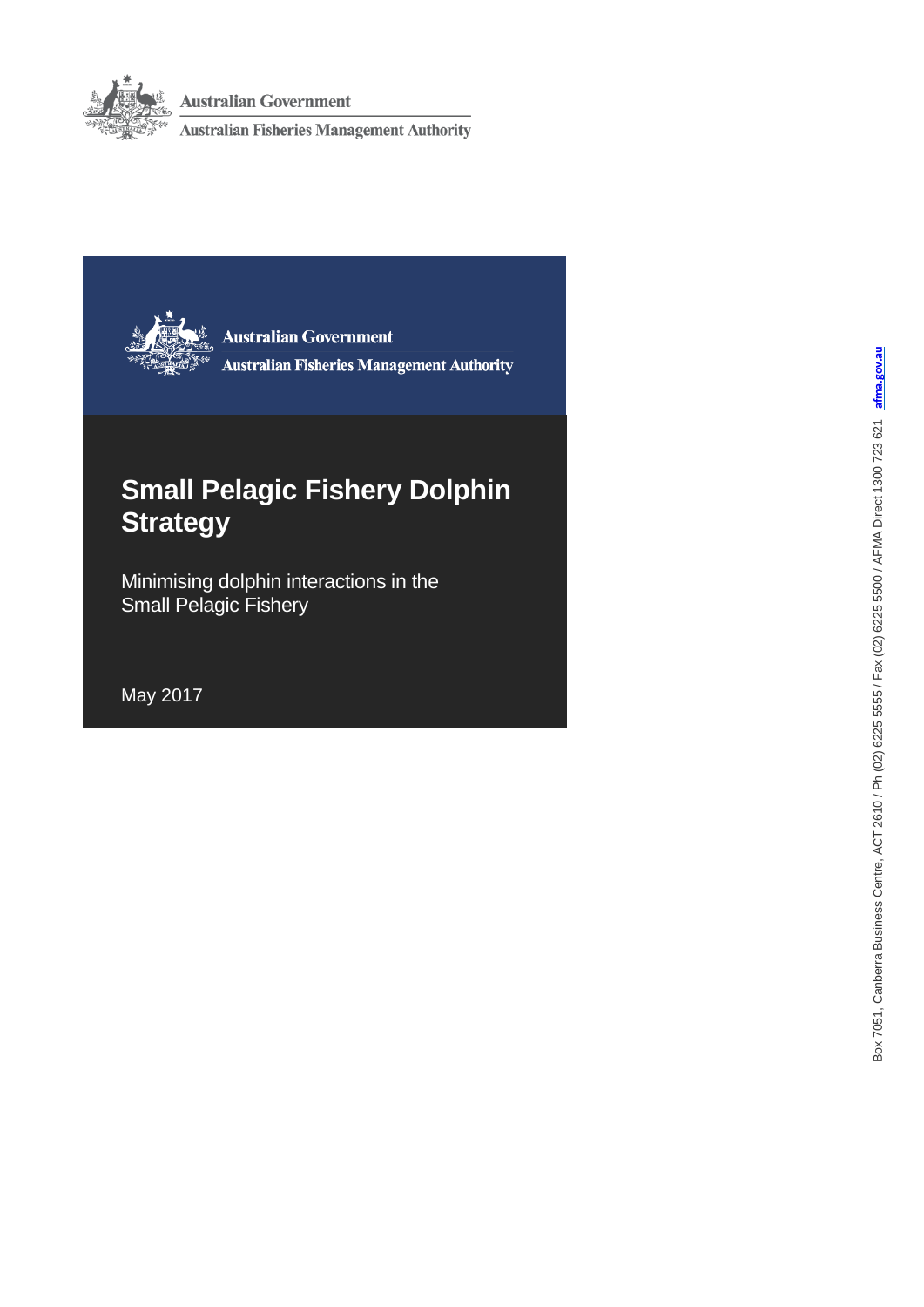# <span id="page-1-0"></span>**Contents**

| 1              |     |  |  |  |
|----------------|-----|--|--|--|
| $\overline{2}$ |     |  |  |  |
| 2              |     |  |  |  |
| 3              |     |  |  |  |
|                | 3.1 |  |  |  |
|                | 3.2 |  |  |  |
|                | 3.3 |  |  |  |
|                | 3.4 |  |  |  |
|                | 3.5 |  |  |  |
| 4              |     |  |  |  |
| 5              |     |  |  |  |
| 6              |     |  |  |  |
| 7              |     |  |  |  |
|                |     |  |  |  |
|                |     |  |  |  |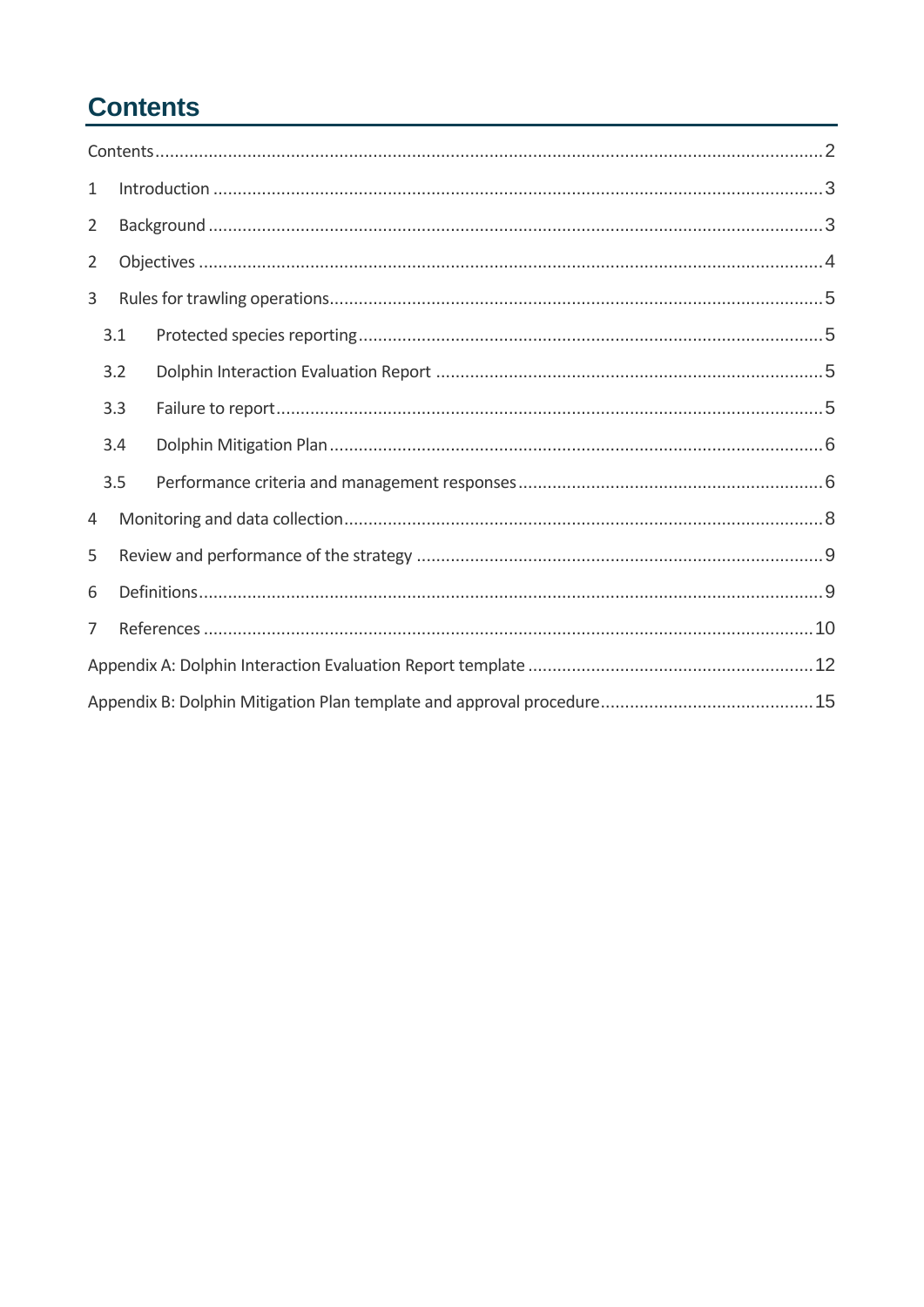## <span id="page-2-0"></span>**1 Introduction**

The Australian Fisheries Management Authority's (AFMA) overarching objective with respect to bycatch is to minimise fishing related impacts on bycatch species, including protected species, in a manner consistent with the principles of ecologically sustainable development. Further, the fishery should not be detrimental to the survival or conservation status of any taxon and fishers are required to take all reasonable steps to ensure that protected species are not killed or injured.

In 2016, the AFMA Commission approved the following bycatch management principles for Commonwealth fisheries:

- Management responses should be proportionate to the conservation status of affected species and Ecological Risk Assessment (ERA) results.
- Ensure consistency with Government policy and legislative objectives (including to 'avoid' and 'minimise') and existing national protected species management strategies such as Threat Abatement Plans and National Plans of Action.
- Incentives should encourage industry-led solutions to minimise bycatch of protected species utilising an individual accountability approach.
- Account for cumulative impact of Commonwealth fisheries on protected species when making management decisions on mitigation.
- Appropriate, and where possible consistent monitoring and reporting arrangements should exist across fisheries.

This Dolphin Mitigation Strategy (the Strategy) has been developed to be consistent with the AFMA Commission principles and aims to minimise dolphin interactions in the trawl sector of the Small Pelagic Fishery (SPF) by adopting an individual responsibility approach to create incentives for fishers to innovate and adopt best practices.

The Strategy implements a management response for any dolphin interaction. For any subsequent interactions, a series of escalating management responses are applied to individual fishers culminating in closures for fishers who are unable to minimise their interactions.

# <span id="page-2-1"></span>**2 Background**

The Strategy has been developed to be consistent with the AFMA Commission bycatch principles including adopting an individual accountability approach and consistency with other fisheries. The Strategy requires fishers to take responsibility for dolphin interactions and provides incentive for fishers to adopt best practices and innovate to minimise dolphin interactions.

The Strategy is being developed in the absence of comprehensive information regarding both dolphin population sizes and gear-specific interaction rates. There is limited information available on common and bottlenose dolphin population sizes and structure within Australia and what information there is relates primarily to inshore areas. In relation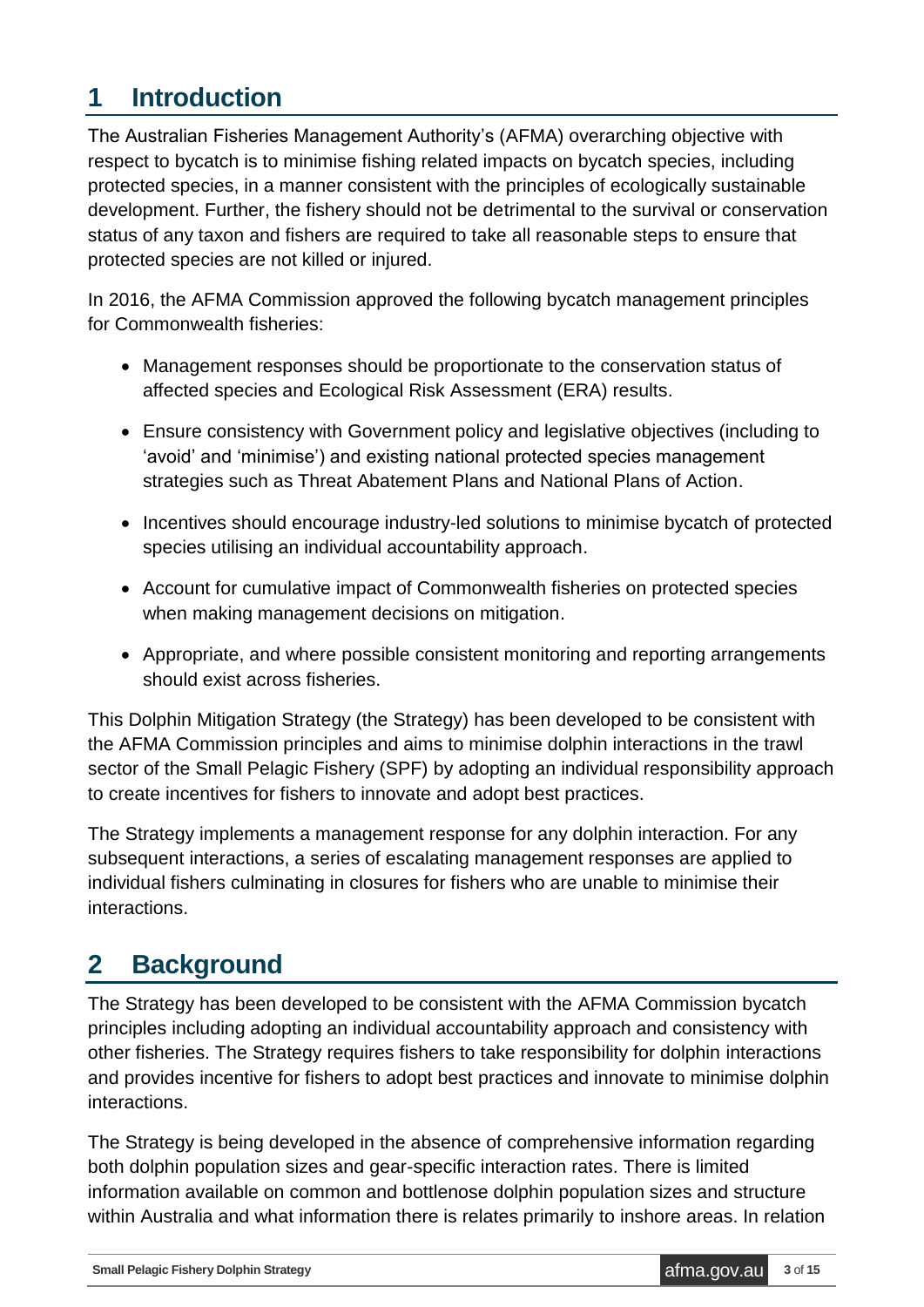to fishing data, despite the increase in fishing effort for the trawl sector of the SPF between 2015 and 2016 from which comprehensive data was collected, long term data on interaction rates with dolphins is relatively limited due to sporadic fishing effort in the fishery.

In light of the above, the management areas and responses in the Strategy are not based on specific dolphin population status but rather aim to minimise and avoid interactions while also creating incentives to drive changes in fishers' behaviour.

To date, interactions within the SPF fishery have been primarily with common dolphins with some interactions with bottlenose dolphins. Common dolphins and bottlenose are listed as Cetaceans under the EPBC Act which means they are protected species. However, they are not listed as threatened species under Section 178 of the EPBC Act and the IUCN lists them both as of Least Concern.

## <span id="page-3-0"></span>**3 Objectives**

This Strategy aims to minimise dolphin interactions in the trawl sector of the Small Pelagic Fishery (SPF) by adopting an individual responsibility approach, to create incentives for fishers to innovate and adopt best practices to minimise dolphin interactions. Under the individual responsibility approach fishers are responsible for their actions to minimise interactions and stay within defined performance criteria.

This is consistent with the pursuit of AFMA's objectives to ensure that the exploitation of fisheries resources is sustainable with regard to target and non-target species as well as the broader marine environment, and to maximise the net economic returns to the Australian community from the management of Australian fisheries.

This Strategy implements a framework to minimise dolphin interactions by:

- improving information on the nature of interactions between dolphins and fishing gear, particularly what species are interacted with
- providing incentives for individual operators to minimise dolphin interactions and implement and develop mitigation measures best suited to their circumstances and location
- identifying options and best practice mitigation measures to support fishers in minimising dolphin interactions.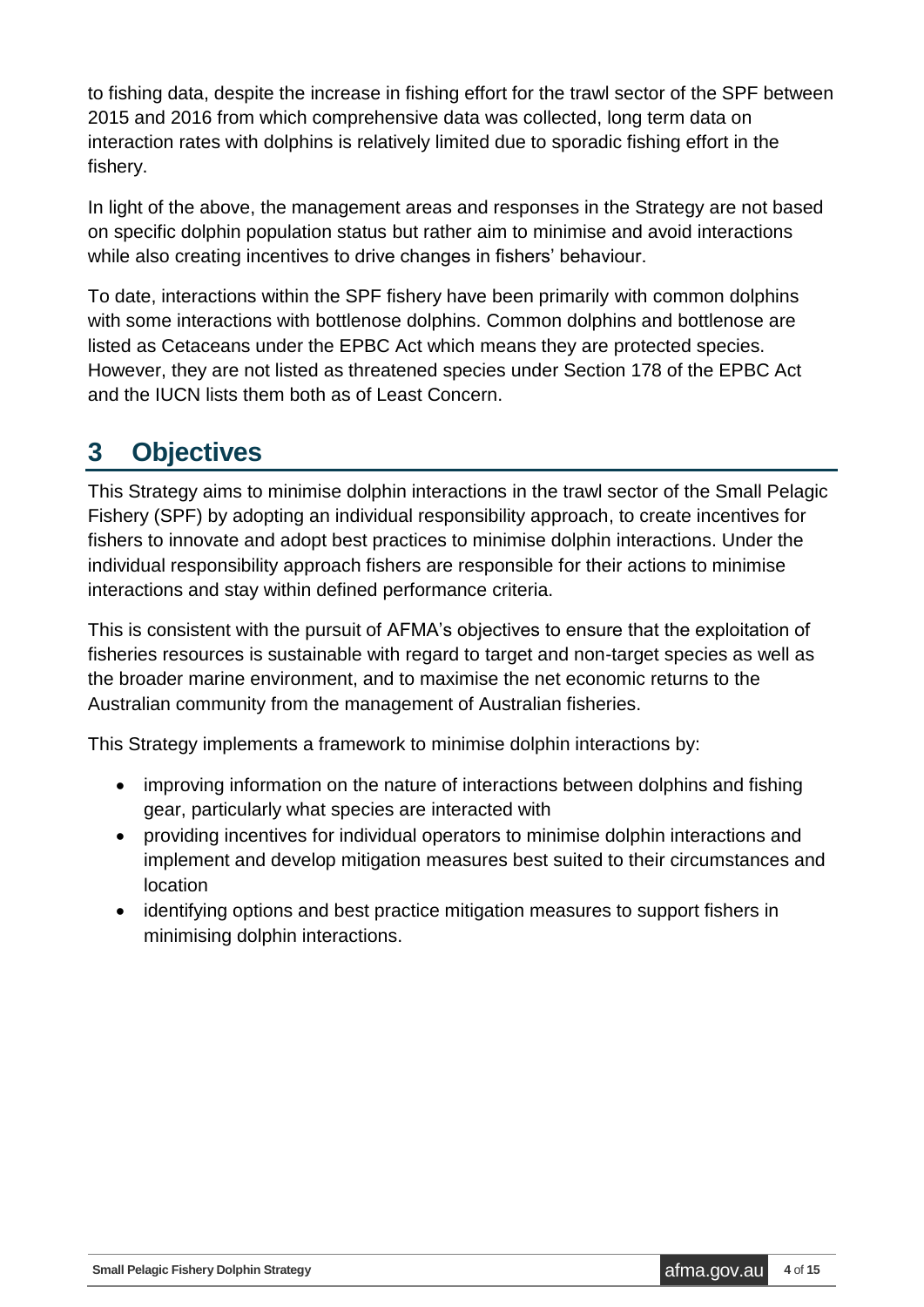**Table 1: Needs and actions to pursue the objectives of the Strategy**

| <b>Needs</b>                                                                                                     | <b>Actions</b>                                                                                                                                                                                |
|------------------------------------------------------------------------------------------------------------------|-----------------------------------------------------------------------------------------------------------------------------------------------------------------------------------------------|
| Accurate data on dolphin<br>interactions and support for<br>fishers to adopt mitigation<br>options               | All fishers to complete the required Dolphin<br>Interaction Evaluation Report for any dolphin<br>interaction. AFMA to analyse if there are any trends<br>that may contribute to interactions. |
|                                                                                                                  | • Reviewing the mix of observer coverage and<br>electronic monitoring to ensure interactions are<br>reported and detected.                                                                    |
|                                                                                                                  | Identification and review of best practice mitigation<br>options by AFMA and Industry.                                                                                                        |
| Greater accountability and<br>stronger incentives for<br>individual fishers to minimise<br>dolphin interactions. | Staged implementation of individual responsibility:<br>Management response for any dolphin<br>$\circ$<br>interaction.                                                                         |
|                                                                                                                  | Escalating management response culminating in<br>$\circ$<br>closures for those operators who are unable to<br>minimise interactions.                                                          |

### <span id="page-4-0"></span>**4 Rules for trawling operations**

#### <span id="page-4-1"></span>**4.1 Protected species reporting**

All protected species interactions must be reported under AFMA's legislation and the *Environment Protection and Biodiversity Conservation Act 1999* (EPBC Act). A Listed Marine and Threatened Species form in the daily fishing logbook (paper or electronic) must be completed for all protected species interactions, including dolphins. AFMA has distributed a dolphin identification guide to assist operators to record interactions to a species level.

#### <span id="page-4-2"></span>**4.2 Dolphin Interaction Evaluation Report**

In addition to completing a Listed Marine and Threatened Species form in the daily fishing logbook, a Dolphin Interaction Evaluation Report must be completed and sent to AFMA within 48 hours of landing. This report contains more specific detail about the circumstances of the interaction, and allows AFMA to evaluate if there are any factors trends that contribute to interactions for consideration by the Commonwealth Marine Mammal Working Group (CMMWG). A Dolphin Interaction Evaluation Report template is at **Appendix A**.

#### <span id="page-4-3"></span>**4.3 Failure to report**

Where an operator fails to report a dolphin interaction, potential penalties may apply under the *Fisheries Management Act 1991* or the EPBC Act. In addition, to ensure that this Strategy is supported by accurate information, AFMA may require 100 per cent monitoring (observer or 100 per cent electronic monitoring review) for protected species interactions, charged on a fee-for-service basis.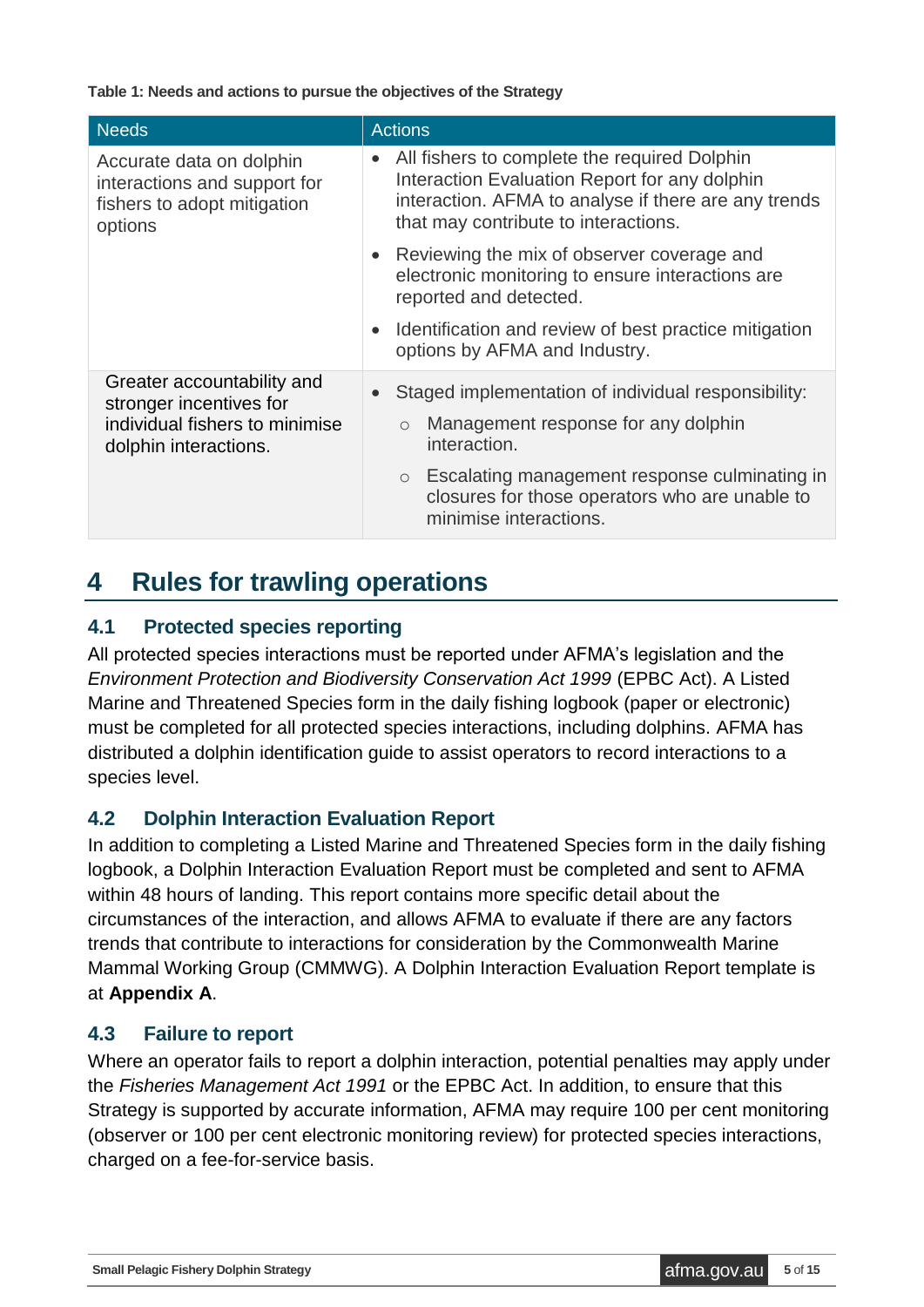#### <span id="page-5-0"></span>**4.4 Dolphin Mitigation Plan**

To fish in the SPF, all trawl vessels in the fishery must have an AFMA approved Dolphin Mitigation Plan that outlines what actions are being taken by the fisher to minimise dolphin interactions on that particular vessel. Given that this Strategy is based on an individual responsibility approach, AFMA does not prescribe specific mitigation measures that must be included in the Dolphin Mitigation Plan. AFMA will only approve a Dolphin Mitigation Plan where it is satisfied the plan details actions to minimise interactions being taken in the following areas:

- fishing practices (e.g. only setting gear during daylight hours)
- gear setup (e.g. use of net bindings)
- mitigation devices (e.g. any mitigation or modifications)

Dolphin Mitigation Plans (see **Appendix B**) must be updated by an operator if there are any changes to actions being taken to minimise dolphin interactions. The updated version must be approved by AFMA before implementation and recommencing fishing. AFMA may review electronic monitoring footage of any dolphin interactions to ensure that operators are operating in accordance with their Dolphin Mitigation Plan, and may require increased monitoring (observer or electronic monitoring) to confirm appropriate mitigation strategies are being used by the operator.

Where a review of a Dolphin Mitigation Plan is triggered by an interaction rate or interaction cap being exceeded, the review of the Dolphin Mitigation Plan may be done externally and all costs associated with the review will be cost recovered.

#### <span id="page-5-1"></span>**4.5 Performance criteria and management responses**

This Strategy adopts the Maximum Interaction Rate as its key performance criteria. The current Maximum Interaction Rate of one dolphin per 50 trawl gear sets. Due to the limited information available, an interaction rate consistent with the one applied in the Gillnet, Hook and Trap Fishery (GHaTF) has been adopted. This is because, while using different fishing methods, the maximum number of gear sets that could occur in the SPF over the six month review period is similar to the GHaTF and recent interactions rates per gear sets from the SPF are similar. This rate will be reviewed and refined over time as additional information regarding dolphin populations, or further data on interactions rates within the SPF, becomes available.

The escalating responses and performance criteria are set out in **Table 2** and ensure that a fisher cannot continue fishing unchecked if they continue to have dolphin interactions. For each criterion there is an associated management response that escalates to the point where an individual fisher cannot continue trawling in the fishery.

The current Eastern and Western sub-areas in the SPF (see **Figure 1** below) have been used as the basis for the Strategy with both the interaction rate and the interaction cap applying separately to each area. These areas were used because they provide a suitablysized area to underpin a management response and also utilise existing zoning arrangements within the fishery.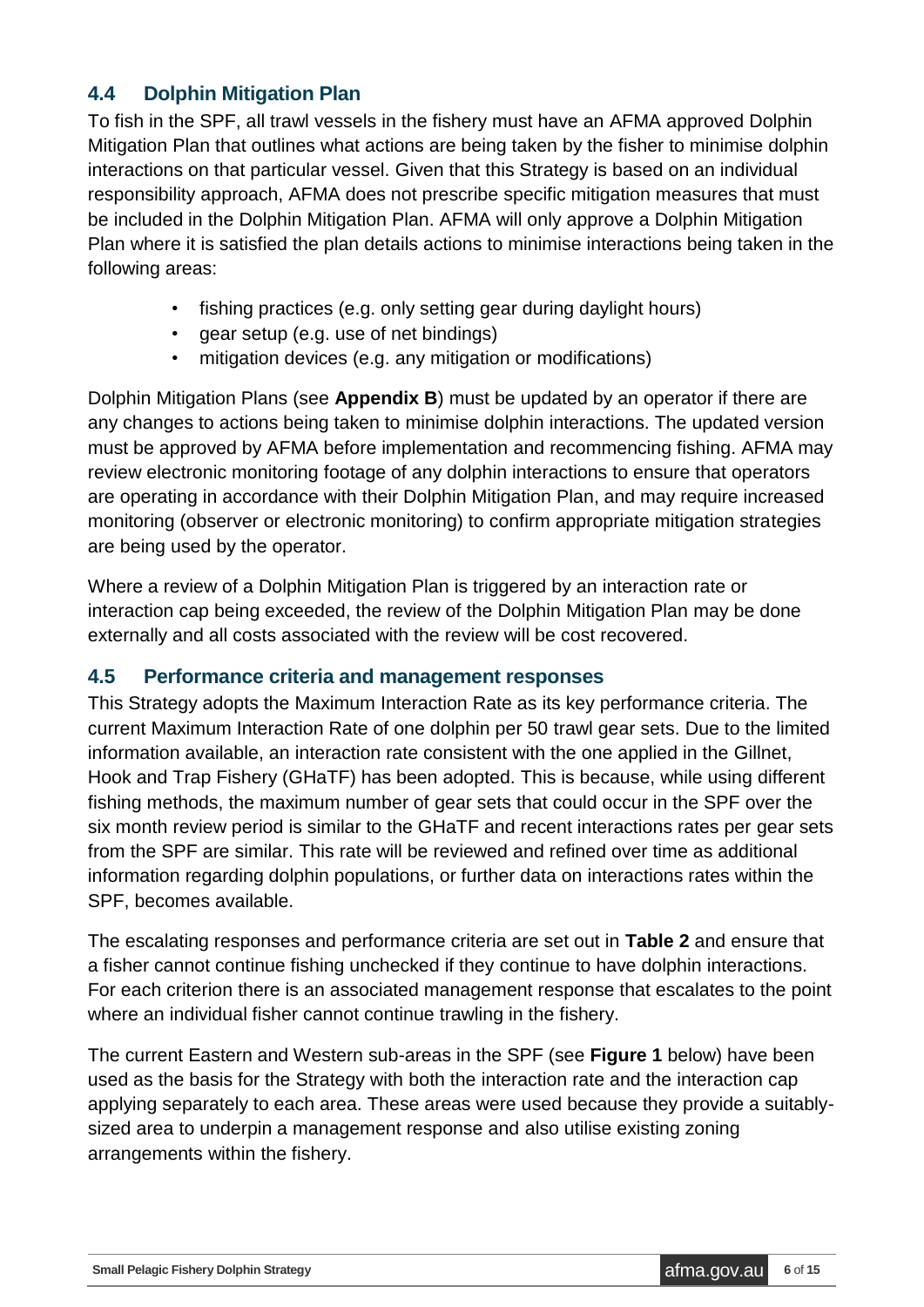**Table 2: Measures that apply to all trawl fishers for each dolphin interaction.**

| Performance Indicator                                                                                                                       | <b>Criterion</b>                                               | <b>Management Response</b>                                                                                                                                                                                                                                                                                                                                                                                                                                                                                                                                                                                                                                                                                                                                                                |  |  |
|---------------------------------------------------------------------------------------------------------------------------------------------|----------------------------------------------------------------|-------------------------------------------------------------------------------------------------------------------------------------------------------------------------------------------------------------------------------------------------------------------------------------------------------------------------------------------------------------------------------------------------------------------------------------------------------------------------------------------------------------------------------------------------------------------------------------------------------------------------------------------------------------------------------------------------------------------------------------------------------------------------------------------|--|--|
| <b>Interaction Rate</b><br>applies separately to<br>the eastern area and<br>the western area<br>measured at the end<br>of the review period | If $> 1:50$ (1 dolphin<br>interactions: 50 trawl<br>gear sets) | If the interaction rate is exceeded in<br>1.<br>a review period: Cease fishing and<br>return to port. Review of Dolphin<br>Mitigation Plan by AFMA or AFMA-<br>approved reviewer (fee-for-service).<br>The plan must be submitted and<br>approved by AFMA prior to the<br>operator recommencing fishing using<br>trawl methods.<br><b>OR</b>                                                                                                                                                                                                                                                                                                                                                                                                                                              |  |  |
|                                                                                                                                             |                                                                | If interaction rate is exceeded for a<br>2.<br>second consecutive review period:<br>Exclusion from the relevant area<br>(Eastern or Western) for 6 months.<br>Review of Dolphin Mitigation Plan by<br>AFMA or AFMA-approved reviewer<br>(fee-for-service). The plan must be<br>submitted and approved by AFMA prior<br>to the operator recommencing fishing<br>using trawl methods.<br><b>OR</b><br>3.<br>If interaction rate is exceeded for a<br>third consecutive review period,<br><b>irrespective of area: Exclusion from</b><br>the fishery for 6 months. Review of<br>Dolphin Mitigation Plan by AFMA or<br>AFMA-approved reviewer (fee-for-<br>service). The plan must be submitted<br>and approved by AFMA prior to the<br>operator recommencing fishing using<br>trawl methods. |  |  |
| <b>Interaction Cap</b><br>applies separately to<br>the eastern area and<br>the western area<br>measured within a<br>review period           | Any dolphin<br>interaction<br>in a single gear set             | Operator to review current mitigation,<br>$\bullet$<br>make any necessary repairs to<br>mitigation devices<br>Operator to submit a Listed Marine and<br>$\bullet$<br>Threatened Species Form in the daily<br>fishing logbook<br>Operator to submit complete a Dolphin<br>$\bullet$<br>Interaction Evaluation Report and<br>submit it to AFMA within 48 hours of<br>landing at the end of the trip                                                                                                                                                                                                                                                                                                                                                                                         |  |  |
|                                                                                                                                             | 3 or more dolphins<br>across 3 or more gear<br>sets            | In addition to the Listed Marine and<br><b>Threatened Species Form and Dolphin</b><br>Interaction Evaluation Report listed above:<br>Cease fishing and return to port.<br>1.<br>Review of Dolphin Mitigation Plan by<br>AFMA or AFMA-approved reviewer<br>(fee-for-service). The plan must be                                                                                                                                                                                                                                                                                                                                                                                                                                                                                             |  |  |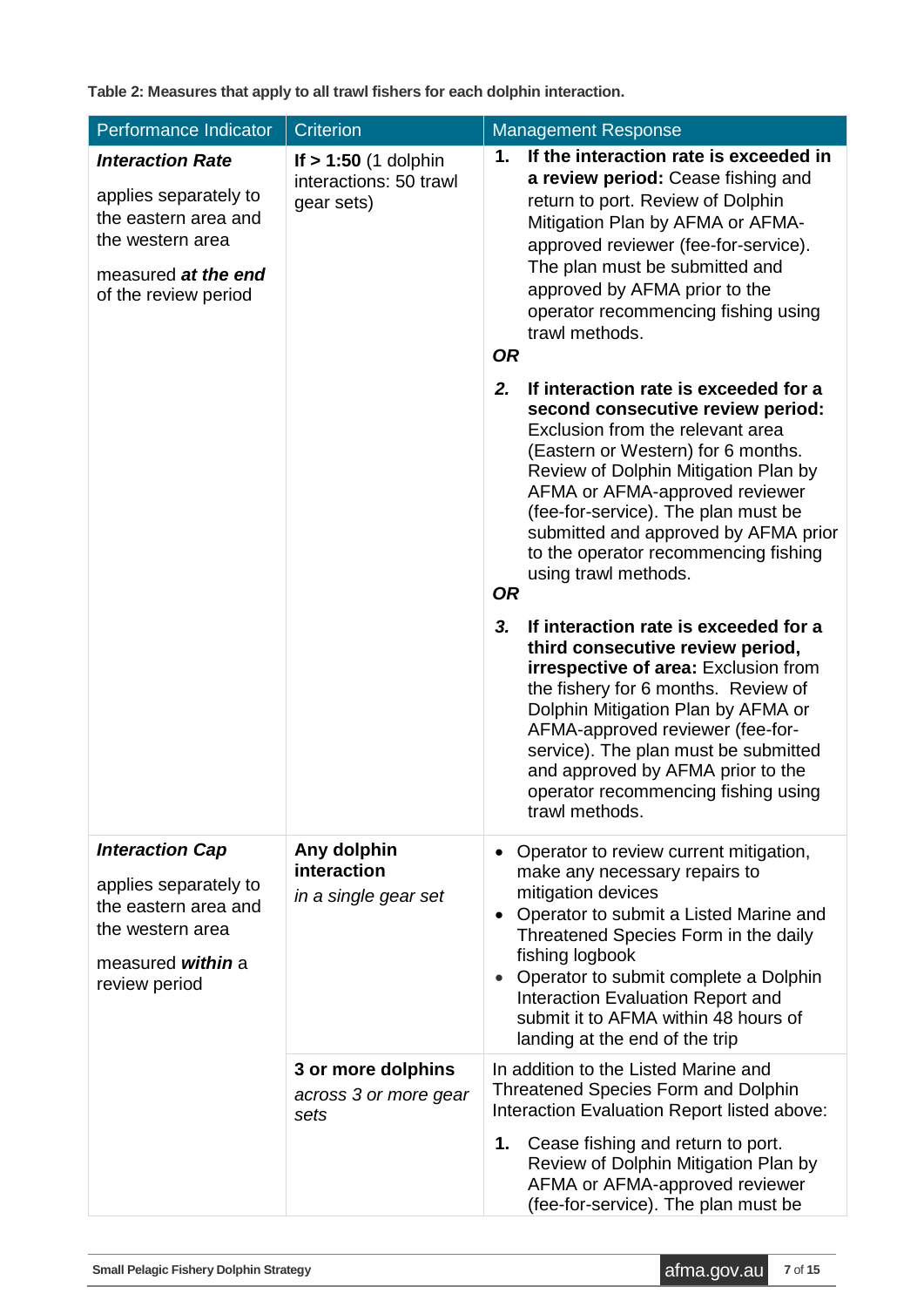| Performance Indicator | <b>Criterion</b>                                                                                                                        | <b>Management Response</b>                                                                                                                                                                                                                                                                                                                                                                                                                                                                                                                                                                                                                                            |
|-----------------------|-----------------------------------------------------------------------------------------------------------------------------------------|-----------------------------------------------------------------------------------------------------------------------------------------------------------------------------------------------------------------------------------------------------------------------------------------------------------------------------------------------------------------------------------------------------------------------------------------------------------------------------------------------------------------------------------------------------------------------------------------------------------------------------------------------------------------------|
|                       |                                                                                                                                         | submitted and approved by AFMA prior<br>to the operator recommencing fishing<br>using trawl methods.                                                                                                                                                                                                                                                                                                                                                                                                                                                                                                                                                                  |
|                       | 6 or more dolphins<br>where the Maximum<br>Interaction Rate has<br>not been exceeded in<br>either of the previous<br>two review periods | In addition to the Listed Marine and<br><b>Threatened Species Form and Dolphin</b><br>Interaction Evaluation Report listed above:<br>1. Cease fishing and return to port.<br>Review of Dolphin Mitigation Plan by<br>AFMA or AFMA-approved reviewer<br>(fee-for-service). The plan must be<br>submitted and approved by AFMA<br>prior to the operator recommencing<br>fishing using trawl methods.<br>For any subsequent dolphin interaction<br>within the same review period, the operator<br>must cease fishing and return to port. A<br>review of the Dolphin Mitigation Plan by<br>AFMA or an AFMA-approved reviewer must<br>occur prior to recommencing fishing. |
|                       | 6 or more dolphins<br>where the Maximum<br>Interaction Rate has<br>been exceeded in<br>either of the previous<br>two review periods     | Exclusion from the relevant area (Eastern<br>or Western) for 6 months. Review of<br>Dolphin Mitigation Plan by AFMA or AFMA-<br>approved reviewer (fee-for-service). The<br>plan must be submitted and approved by<br>AFMA prior to the operator recommencing<br>fishing using trawl methods.                                                                                                                                                                                                                                                                                                                                                                         |
|                       | If 6 dolphin<br>interaction cap is<br>exceeded twice<br>within 12 months                                                                | Exclusion from the fishery for 6 months.<br>Review of Dolphin Mitigation Plan by AFMA<br>or AFMA-approved reviewer (fee-for-<br>service). The plan must be submitted and<br>approved by AFMA prior to the operator<br>recommencing fishing using trawl methods.                                                                                                                                                                                                                                                                                                                                                                                                       |

## <span id="page-7-0"></span>**5 Monitoring and data collection**

The success of the Strategy relies on accurate reporting of dolphin interactions to ensure that the management responses described in the Strategy continue to be effective at minimising dolphin interactions with trawl gear. To measure this, AFMA collects the following information:

- the quantity and nature of dolphin interactions (including species identification)
- spatial and temporal information on dolphin interactions
- effectiveness of mitigation strategies (gear type & behavioural adaptation).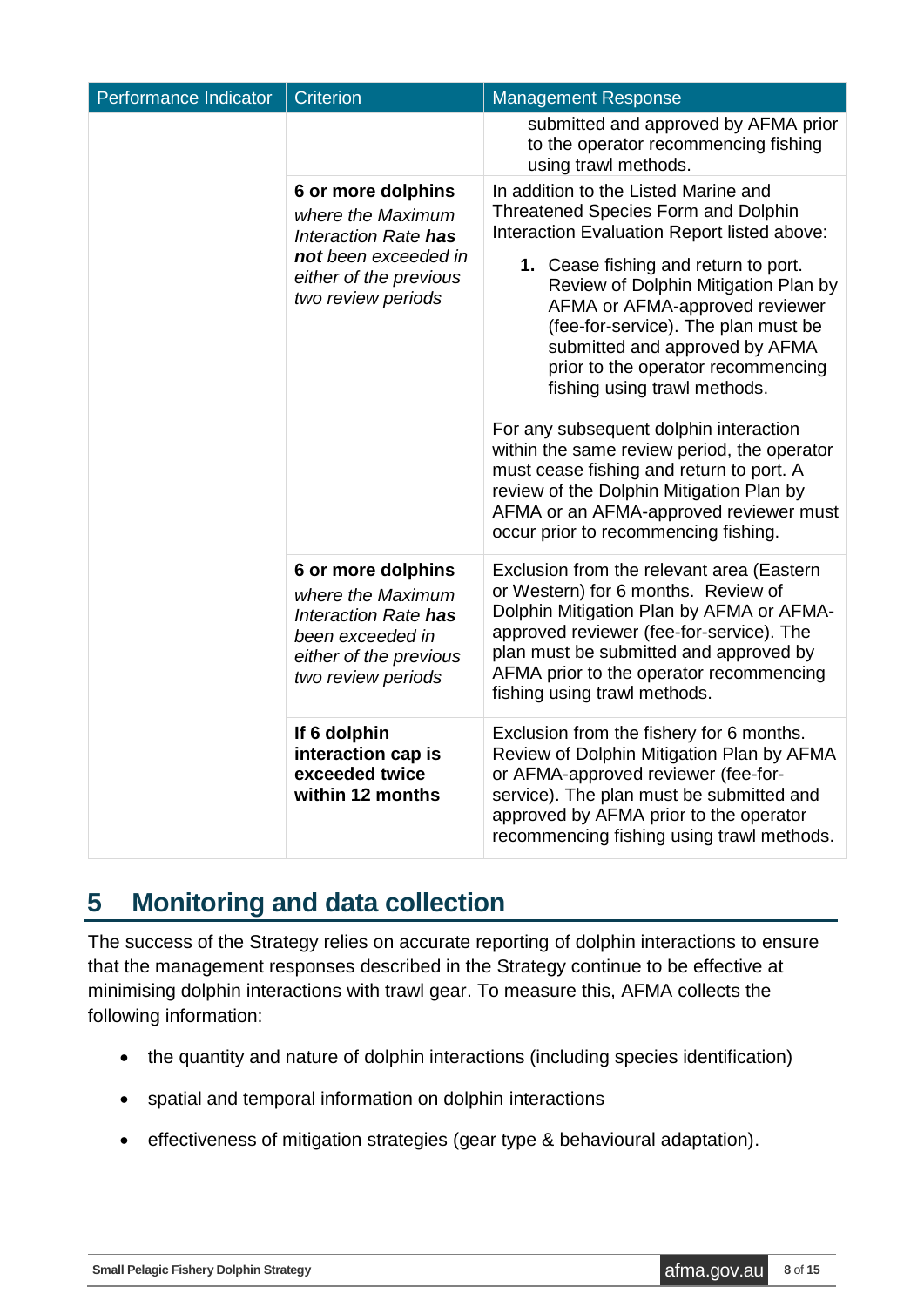This information is primarily collected through logbook reporting by fishers (verified through electronic monitoring) as well as through the Dolphin Interaction Evaluation Report submitted to AFMA by industry following any dolphin interaction.

All trawl vessels in the SPF are required to have electronic monitoring systems installed. Electronic monitoring ensures that AFMA and scientists have an accurate record of the majority of catch and effort in a fishery. This is achieved through independent verification of logbook data, including reporting protected species interactions.

If an AFMA observer is not present, a minimum of 10 percent of trawling fishing activity recorded by electronic monitoring will be independently reviewed across the fishery to verify interactions with protected species. If there is an increase in reported dolphin interactions, or concerns about non-reporting of dolphin interactions, AFMA may increase the review of electronic monitoring footage for an operator or require the carriage of an AFMA observer (fee-for-service), to ensure that they are operating in accordance with their Dolphin Mitigation Plan.

## <span id="page-8-0"></span>**6 Review and performance of the strategy**

Performance of individual fishers is monitored continuously against the performance criteria set out in the Strategy.

AFMA will review the Strategy's performance against its objectives after the first year, and every two years after that, with advice from the CMMWG. This Strategy is intended to be adaptive and integrate improved information as needed on:

- any trends identified in Dolphin Interaction Evaluation Reports
- dolphin conservation status and population abundance
- the cumulative impacts of dolphin interactions on populations
- the effectiveness of management measures in mitigating interactions.

AFMA, with advice from the CMMWG, will also continue to review the cumulative level of dolphin interactions across Commonwealth fisheries.

## <span id="page-8-1"></span>**7 Definitions**

| <b>Term</b>           | <b>Definition</b>                                                                                                                                   |  |  |
|-----------------------|-----------------------------------------------------------------------------------------------------------------------------------------------------|--|--|
| <b>Dolphin</b>        | A marine mammal in the family Delphinidae.                                                                                                          |  |  |
| <b>Eastern Area</b>   | Has the same meaning as Schedule 1 of the Small Pelagic Fishery<br>Management Plan 2009                                                             |  |  |
| <b>Fishing Season</b> | The 12 month fishing season as determined for the Small Pelagic<br>Fishery commencing on 1 May and concluding on 30 April in the<br>following year. |  |  |
| <b>Fishing Trip</b>   | The time between leaving port and returning to port and unloading.                                                                                  |  |  |
| <b>Gear Set</b>       | The act of deploying trawl fishing equipment                                                                                                        |  |  |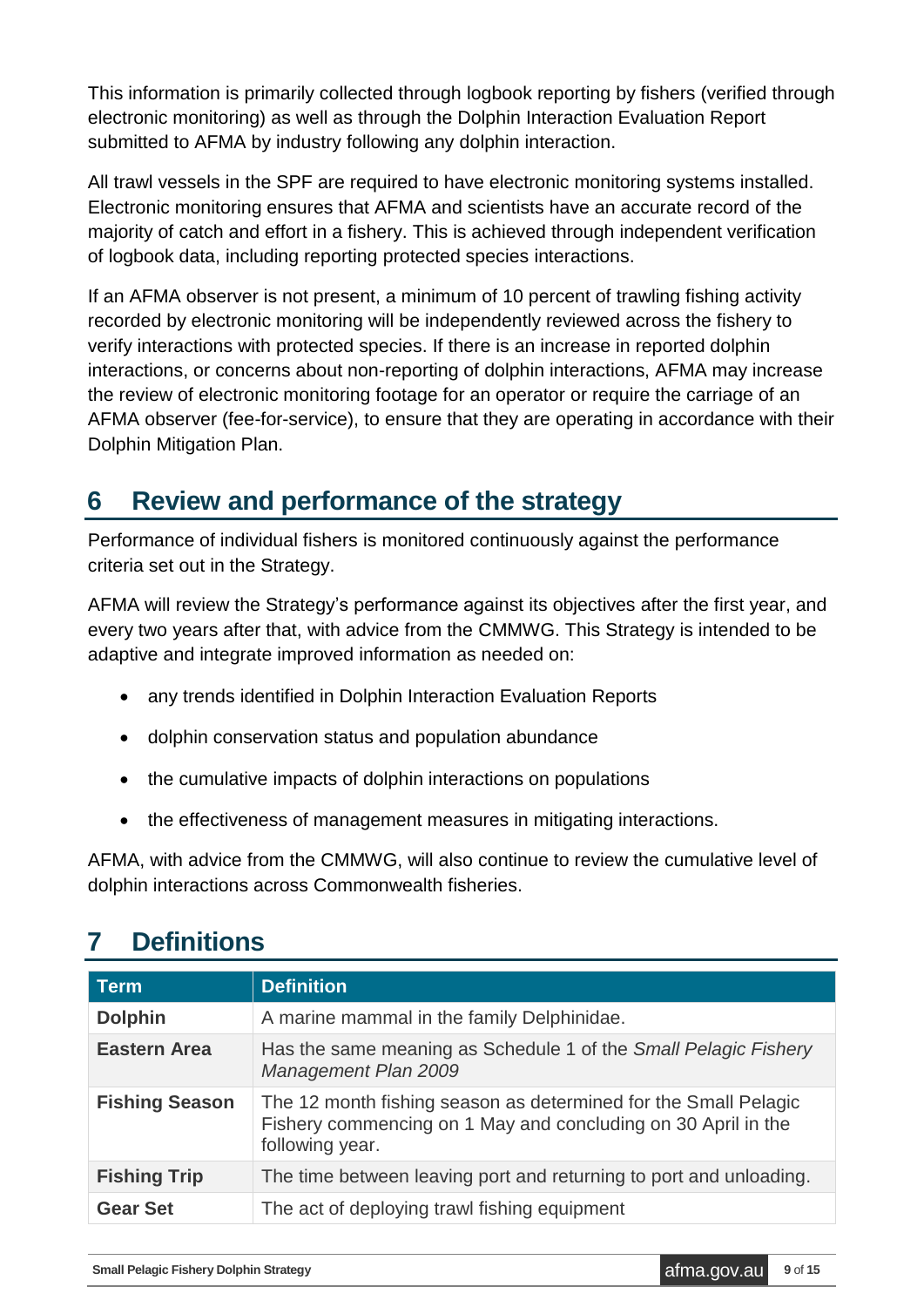| <b>Term</b>                                  | <b>Definition</b>                                                                                                                                                                                                                        |  |  |  |
|----------------------------------------------|------------------------------------------------------------------------------------------------------------------------------------------------------------------------------------------------------------------------------------------|--|--|--|
| <b>Interaction</b>                           | Any physical contact between fishing gear or a vessel and a dolphin.<br>This includes catching (netted, entangled) and collisions with a<br>dolphin.                                                                                     |  |  |  |
| <b>Marine Mammal</b><br><b>Working Group</b> | A group established by AFMA to provide advice on issues relating to<br>marine mammals. It consists of scientists and representatives from<br>State and Federal government departments, environmental groups<br>and the fishing industry. |  |  |  |
| <b>Maximum</b><br><b>Interaction Rate</b>    | One dolphin interaction per 50 trawl gear sets.                                                                                                                                                                                          |  |  |  |
| <b>Operator</b>                              | The holder, or any person acting on behalf of the holder, of a Small<br>Pelagic Fishery Statutory Fishing Right, including the vessel<br>nominated to the quota SFRs.                                                                    |  |  |  |
| <b>Review Period</b>                         | Either of the first six months or second six months of the Fishing<br>Season in which the operator has fished using trawl gear.                                                                                                          |  |  |  |
| <b>Western Area</b>                          | Has the same meaning as Schedule 1 of the Small Pelagic Fishery<br><b>Management Plan 2009</b>                                                                                                                                           |  |  |  |

### <span id="page-9-0"></span>**8 References**

Bannister, J.L., Kemper, C.M. and Warneke, R.M. (1996*). The Action Plan for Australian Cetaceans. Australian Nature Conservation Agency*: Canberra vii 242 pp.

Culik, B. M. 2004. *Review of Small Cetaceans. Distribution, Behaviour, Migration and Threats. Compiled for CMS*. Illustrations by Maurizio Wurtz, Artescienza. UNEP / CMS Secretariat, Bonn, Germany. 343 pages.

Mackay, A.I., Goldsworthy, S.D. and Harrison, S. South Australian Research and Development Institute (Aquatic Sciences) 2016. *Critical knowledge gaps: estimating potential maximum cumulative anthropogenic mortality limits of key marine mammal species to inform management*. Adelaide, 2016.

Ross, G.J.B 2006. *Review of the Conservation Status of Australia's Smaller Whales and Dolphins. Department of Environment*: Canberra 124 pp.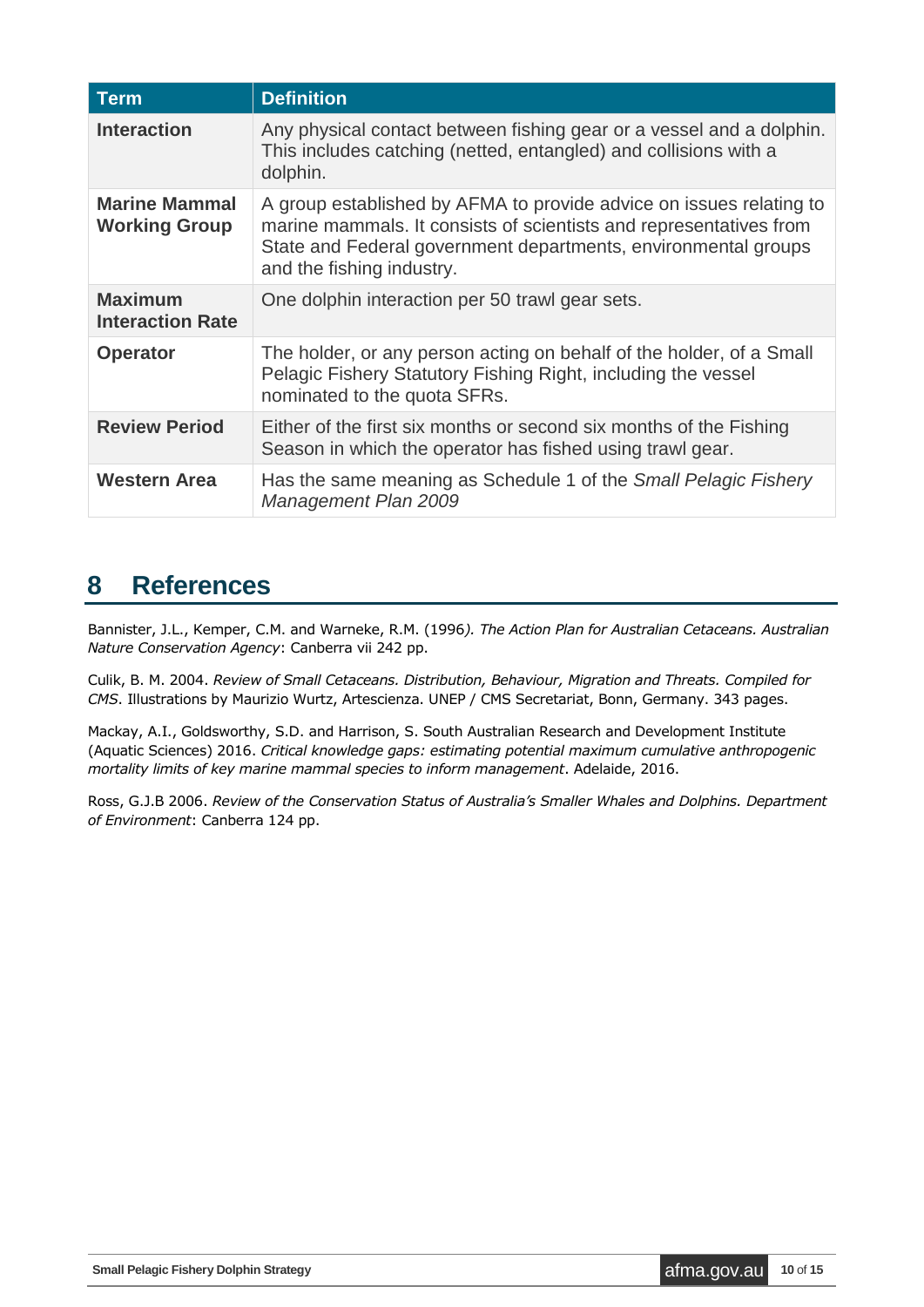

**Figure 1 Small Pelagic Fishery eastern and western sub-areas and management zones 1-7.**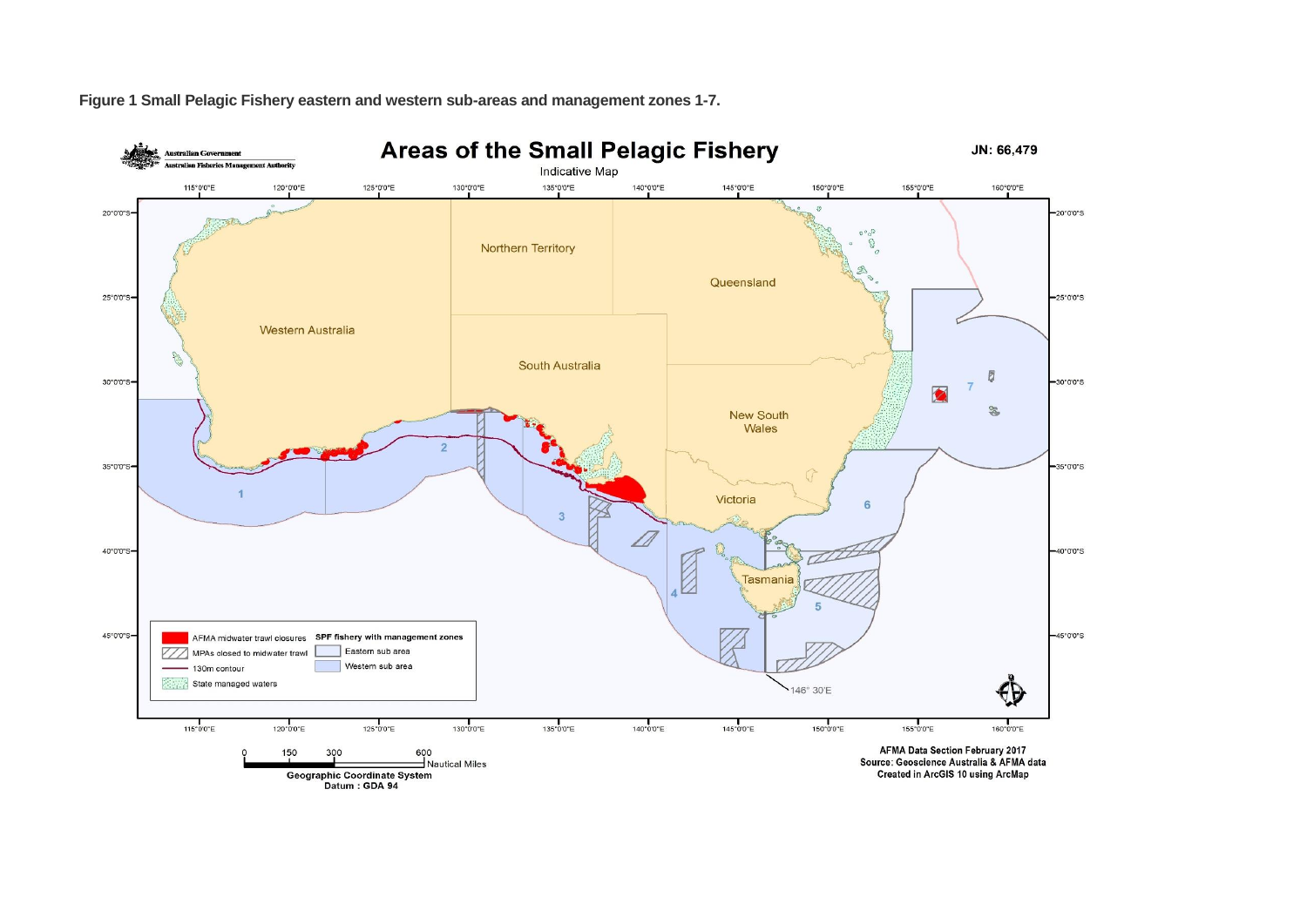## <span id="page-11-0"></span>**Appendix A: Dolphin Interaction Evaluation Report template**

### **AFMA**

### **SPF Dolphin Interaction Evaluation Report**  $V. 1.0$

If possible, please provide digital photographs to [SPFConsultation@afma.gov.au](mailto:SPFConsultation@afma.gov.au) of the entanglement and of the animal for identification purposes.

| Voyage departure date                                                         |                   |                      |                                    |                                          |  |
|-------------------------------------------------------------------------------|-------------------|----------------------|------------------------------------|------------------------------------------|--|
| Voyage return date                                                            |                   |                      |                                    |                                          |  |
| <b>Name of vessel</b>                                                         |                   |                      |                                    |                                          |  |
| Home port                                                                     |                   |                      |                                    |                                          |  |
| Dolphin species name (refer ID guide)                                         |                   |                      |                                    |                                          |  |
| <b>Number of animals caught</b>                                               |                   |                      |                                    |                                          |  |
| How was dolphin caught (select one)                                           | Codend            | Before the<br>codend | Entangled in<br>excluder<br>device | Fell out<br>through<br>escape<br>opening |  |
| Describe any further detail regarding how<br>dolphin was caught (if relevant) |                   |                      |                                    |                                          |  |
| Fate of animal and life status e.g.                                           |                   |                      |                                    |                                          |  |
| discarded, tagged and discarded,<br>Photograph taken?                         |                   | <b>YES</b>           | <b>NO</b>                          |                                          |  |
| <b>Carcass condition</b>                                                      | Clean, undamaged. |                      |                                    | Lice damaged.                            |  |
| <b>Location of interaction</b>                                                | Latitude          |                      |                                    |                                          |  |
|                                                                               |                   |                      |                                    |                                          |  |
|                                                                               | Longitude         |                      |                                    |                                          |  |
| Date & time of interaction                                                    |                   |                      |                                    |                                          |  |
| Logbook number and page number                                                | Logbook #:        |                      | Page #:                            |                                          |  |
| Net deployment time                                                           | Start:            |                      | End:                               |                                          |  |
| <b>Net haul time</b>                                                          | Start:            |                      | End:                               |                                          |  |
| Net fishing depth (m)                                                         |                   |                      |                                    |                                          |  |
| Weather & sea conditions at time of set:                                      |                   |                      |                                    |                                          |  |
| Weather & sea conditions at time of haul:                                     |                   |                      |                                    |                                          |  |
| Average vessel setting course & speed at<br>set:                              | Course:           |                      | Knots:                             |                                          |  |
| Average vessel setting course & speed at<br>haul:                             | Course:           |                      | Knots:                             |                                          |  |
| Standard shot (if not describe problems /<br>net inverted etc)                |                   |                      |                                    |                                          |  |
| Were dolphins observed before setting?                                        |                   | <b>YES</b>           |                                    | <b>NO</b>                                |  |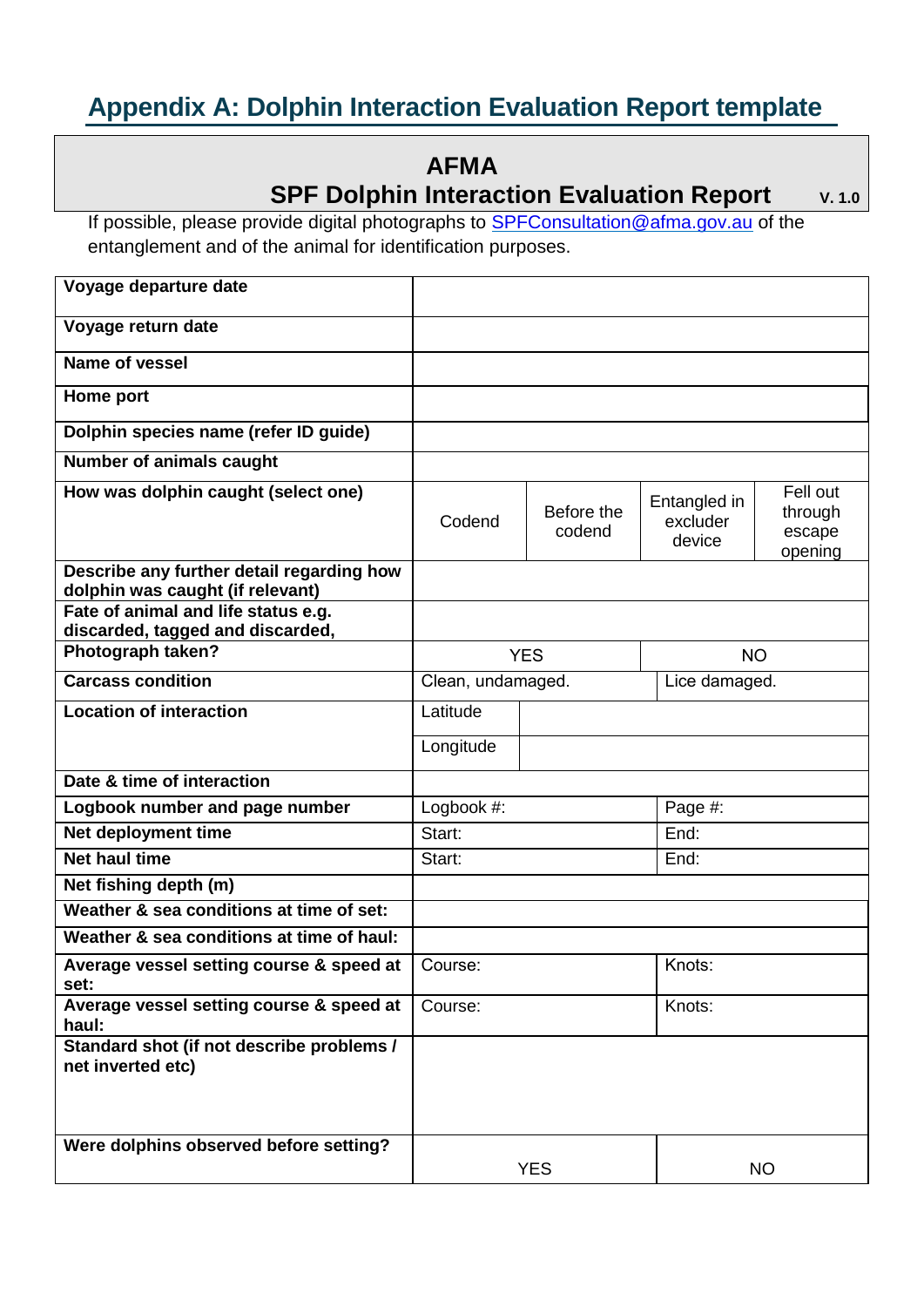| Were dolphins observed during setting? | <b>YES</b> | <b>NO</b> |
|----------------------------------------|------------|-----------|
| Were dolphins observed during hauling? | <b>YES</b> | <b>NO</b> |
| Any unusual events around interaction? |            |           |
| Bands, tags or markings present?       | <b>YES</b> | ΝO        |

| <b>Description of</b><br>fishing gear | Net length:                                                           |      |         |      |           |
|---------------------------------------|-----------------------------------------------------------------------|------|---------|------|-----------|
|                                       | Overall net condition:                                                | Poor | Average | Good | Excellent |
|                                       | Condition of excluder device:                                         | Poor | Average | Good | Excellent |
|                                       | Excluder device grid material:                                        |      |         |      |           |
|                                       | Excluder device grid spacing:                                         |      |         |      |           |
|                                       | Excluder device escape opening<br>dimensions:                         |      |         |      |           |
|                                       | Excluder device hood dimensions:                                      |      |         |      |           |
|                                       | Excluder device kite dimensions:                                      |      |         |      |           |
|                                       | Number of floats used on excluder<br>device, float type and material: |      |         |      |           |
| What                                  |                                                                       |      |         |      |           |
| mitigation was                        |                                                                       |      |         |      |           |
| in place at                           |                                                                       |      |         |      |           |
| time of                               |                                                                       |      |         |      |           |
| interaction?                          |                                                                       |      |         |      |           |
| <b>Explanation of</b>                 |                                                                       |      |         |      |           |
| why the<br>operator                   |                                                                       |      |         |      |           |
| interaction                           |                                                                       |      |         |      |           |
| occurred                              |                                                                       |      |         |      |           |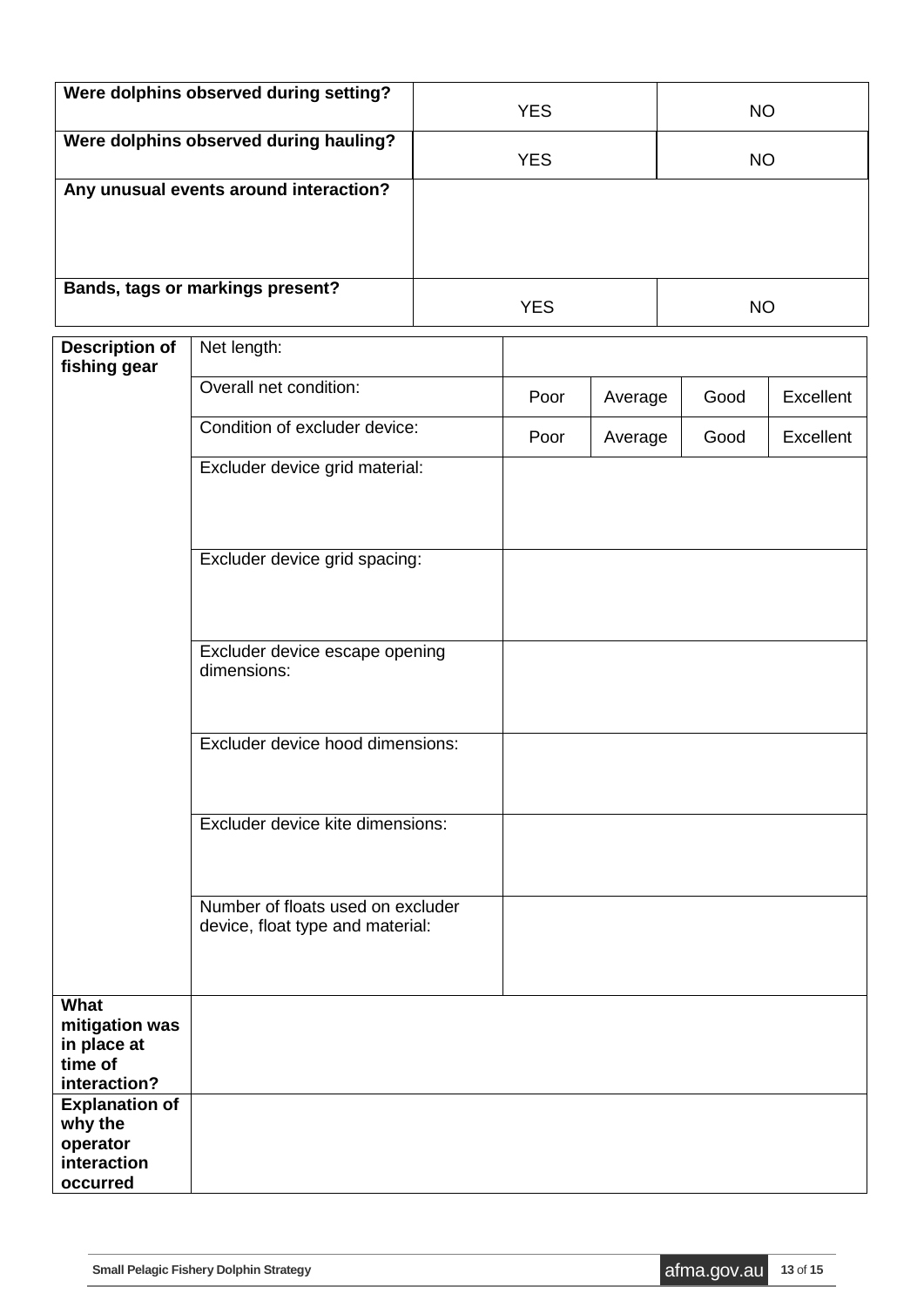| <b>Detail</b>   |  |
|-----------------|--|
| procedures, if  |  |
| any, the vessel |  |
| has put in      |  |
| place to        |  |
| prevent any     |  |
| further         |  |
| interactions    |  |

**Were any acoustic dolphin mitigation devices fitted to the net or deployed before the dolphin interaction occurred?** 

-----------------------------------------------------------------------------------------------------------------

**If yes, describe what gear you were deploying including manufacturers specification, setup (frequency range of device, number of devices, spacing along net used to ensure signal overlap from device etc.) and maintenance regime used to check device is working.** 

-----------------------------------------------------------------------------------------------------------------

-----------------------------------------------------------------------------------------------------------------

-----------------------------------------------------------------------------------------------------------------

-----------------------------------------------------------------------------------------------------------------

#### **Additional Comments**

Provide any additional comments that may be relevant and not recorded above.

----------------------------------------------------------------------------------------------------------------- ----------------------------------------------------------------------------------------------------------------- ----------------------------------------------------------------------------------------------------------------- -----------------------------------------------------------------------------------------------------------------